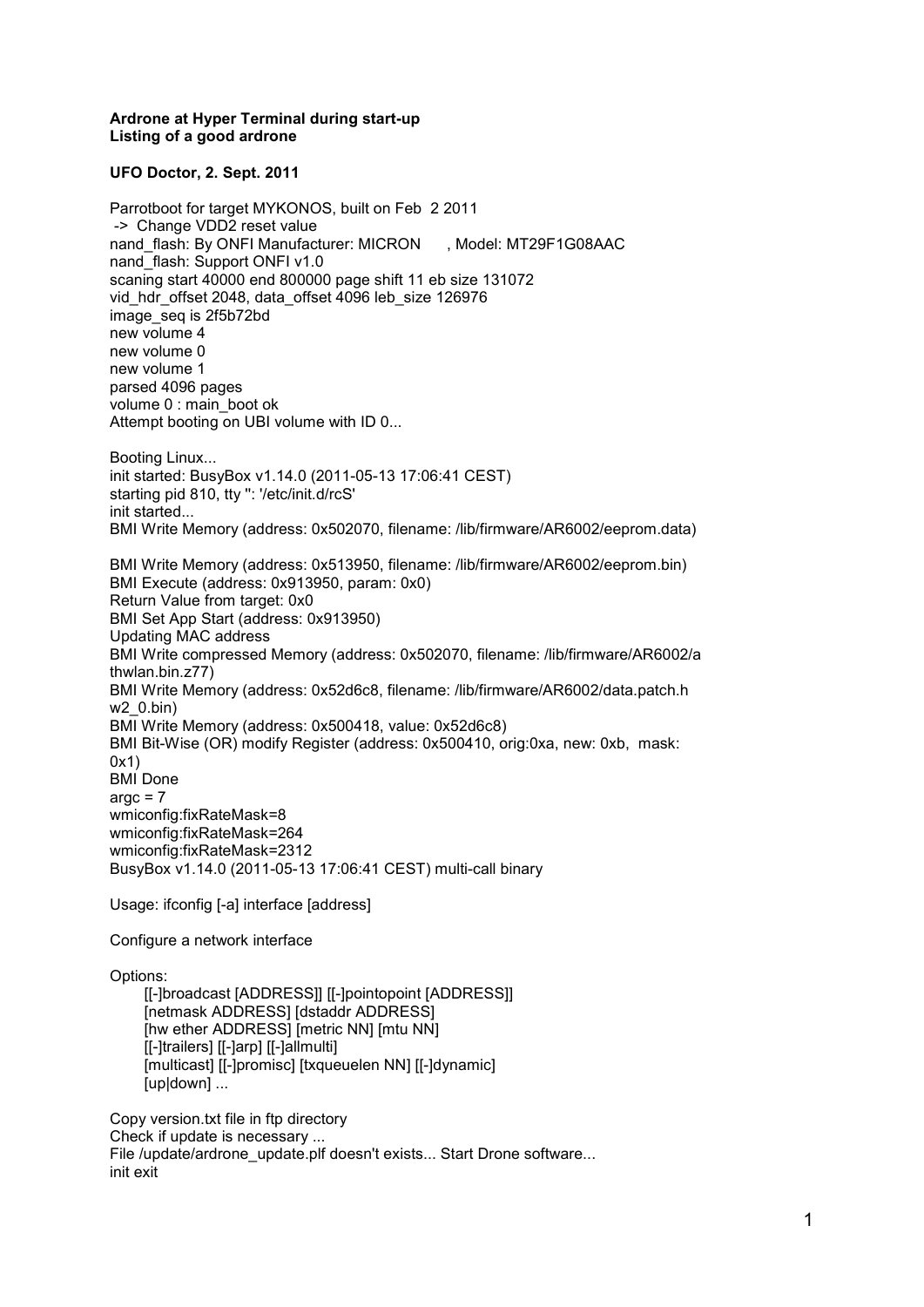if you want to customize init look at target/generic/target skeleton/etc files if crtl+c does not work look at the Linux FAQ section.

Please press Enter to activate this console. posix init start build on : May 13 2011 17:11:47 Use ctrl+\ (SIGQUIT) to end the application [WW] POS (thread no name ((nil))) RR time quantum 0s 1000000000ns [WW] POS (thread no name ((nil))) thread guard size : default 4096 [WW] POS (thread no name ((nil))) thread stack size : default 6144, minimal 8192 , (system default 8380416) [WW] POS (thread no name ((nil))) disable smp \*\* Mykonos v1.6.6 \*\* [WW] POS (thread no name ((nil))) stack size 6144 is too small, setting to 8192 thread start register : /dev/input/event0 we register 1 init button 9.074337 NULL 6 0 version actuelle du PIC 4003e, version du PLF 4003e 9.077055 NULL 6 1076282856 control checksum PIC Scanning /data/custom.configs/applis ... -> located configuration file </data/custom.configs/applis/config.73ead67e.ini > Scanning /data/custom.configs/profiles ... -> located configuration file </data/custom.configs/profiles/config.b0436552.i ni> Scanning /data/custom.configs/sessions ... -> located configuration file </data/custom.configs/sessions/config.3312c1b8.i ni> Motors flight anim. callback : <0,0> Owner's MAC address is: 00:00:00:00:00:00 Clearing pairing rule 9.252108 NULL 6 0 change the ultrasound frequency. 25Hz Motors leds callback : <0,0,0> 9.254300 NULL 6 1952645220 SW VERSION : 0016E034 Starting thread V4Lcamif Starting thread V4Lcamif Starting thread Navdata Starting thread vp\_com\_server Starting thread ATcodec\_Commands\_Server Starting thread Acquisition Starting thread log\_thread Starting thread FlashMgr Starting thread vbat Starting thread Video Starting thread Video\_Hori Starting thread Master Starting thread Leds Thread AT Commands Server Start Socket opening failed Socket opening failed 9.261581 Video 6 967 Camera OK => Launch main video 9.263874 Video Hori 6 968 Camera OK => Launch main video [WW] POS (thread log\_thread (0x1a6cec)) suspending current thread, possible dead lock 9.274767 FlashMgr 6 965 Mykonos configuration saved. 9.480239 Master 6 969 Could not open BLC.hex file. 9.481158 FlashMgr 6 965 Unable to load trims because file /data/fact\_trims.b in is missing

9.522236 Master 6 969 BLC backup hex available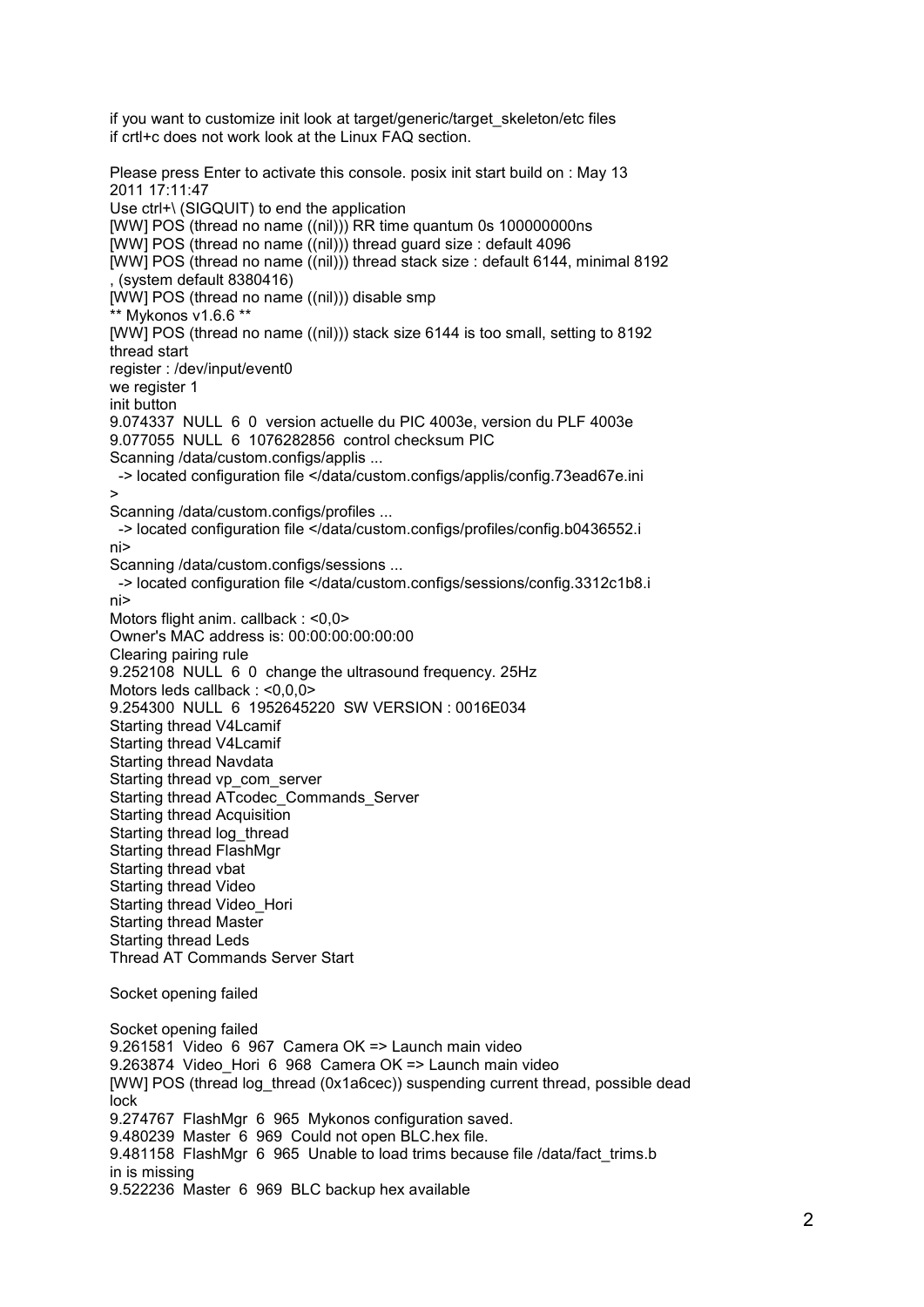9.531628 FlashMgr 6 965 Unable to load trims because file /data/trims.bin is missing 9.541868 FlashMgr 6 965 Mykonos Accs Infos loaded from /data/fact\_accs\_infos .bin: val(0) = 69.678329; val(1) = 34.361931; val(2) = -1006.440918 9.550083 Master 6 969 BLC call for motor 1 9.551431 FlashMgr 6 965 Mykonos Accs Infos loaded from /data/accs\_infos.bin: val(0) = 86.464958; val(1) = 33.769558; val(2) = -1049.034180 9.570872 Master 6 969 BLC check BLC memory corruption on motor 1 9.571027 Master 6 969 BLC verify 9.589778 Master 6 969 BLC verify OK

vision camera config truly vga

vision camera config cresyn qcif 9.802352 Master 6 969 BLC motor 1 soft version 1.16, hard version 3.0, suppl ier 1.1, lot number 09/10, FVT1 07/07/11 9.860049 Master 6 969 BLC call for motor 2 9.880737 Master 6 969 BLC check BLC memory corruption on motor 2 9.880883 Master 6 969 BLC verify 9.899570 Master 6 969 BLC verify FAILED - page 0 9.899711 Master 6 969 BLC memory corrupted on motor 2 9.899804 Master 6 969 BLC erase memory on motor 2 10.407654 Master 6 969 BLC start flash camera configured

vision camera config cresyn qcif

vision camera config cresyn qcif Camera Config : Set cresyn into default mode 12.210157 Master 6 969 BLC flash done 12.210322 Master 6 969 BLC verify 12.229018 Master 6 969 BLC verify OK 12.432490 Master 6 969 BLC motor 2 soft version 1.16, hard version 3.0, supp lier 2.2, lot number 08/10, FVT1 07/10/10 12.490060 Master 6 969 BLC call for motor 3 12.510820 Master 6 969 BLC check BLC memory corruption on motor 3 12.510993 Master 6 969 BLC verify 12.529705 Master 6 969 BLC verify OK 12.742340 Master 6 969 BLC motor 3 soft version 1.16, hard version 3.0, supp lier 2.2, lot number 08/10, FVT1 07/10/10 12.800060 Master 6 969 BLC call for motor 4 12.820849 Master 6 969 BLC check BLC memory corruption on motor 4 12.821008 Master 6 969 BLC verify 12.839748 Master 6 969 BLC verify OK 13.052366 Master 6 969 BLC motor 4 soft version 1.16, hard version 3.0, supp lier 1.1, lot number 09/10, FVT1 07/07/11 13.110344 Acquisition 6 963 HARD VERSION c0 13.110575 Acquisition 6 963 syslog switches to buffer 1 (0x00120DF0) 13.110512 Acquisition 6 963 change the ultrasound frequency. 25Hz

<starting info>Version="AR.Drone 1.6.6" WIFI="OK" AddrMAC="00:26:7E:71:5E:60" Ca libration="OK" PICVersion="4.62" Motor1Version="1.16" Motor2Version="1.16" Motor 3Version="1.16" Motor4Version="1.16"</starting info>

13.112757 Master 6 969 \*\*\*\*\*\*\*\*\* Previous runs gave emergency \*\*\*\*\*\*\*\*\*